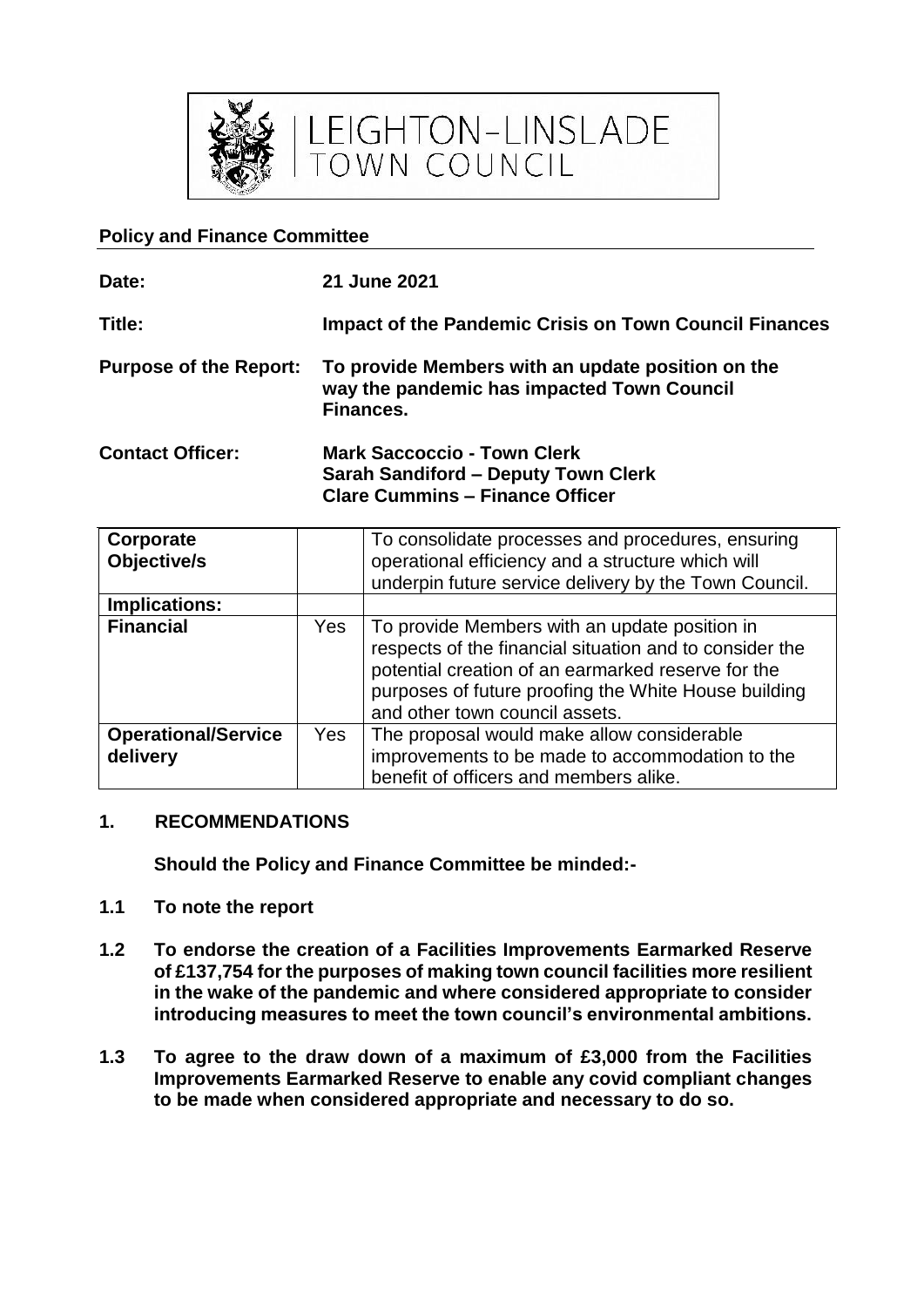# **2 BACKGROUND**

- 2.1 The purpose of this report is to provide Members with a position on the way the pandemic has affected Town Council Finances for the financial year 2020-21. It also seeks direction on the creation of a £137,754 earmarked reserve whose purpose is to make town council operations more resilient in the wake of the pandemic and where considered appropriate, to meet the town council's environmental ambitions.
- 2.2 Since the introduction of lockdown measures on 16<sup>th</sup> March 2020, income generating activities have in some way been compromised. Except for cemetery activities, the use of sports pitches, venue hire, events and the market function have all been affected to the point where the agreed budget for the financial year 2020-21 was unlikely to be realised (an income target of £314,925 was set which represents 12.2% of a total expenditure of £2,580,871).
- 2.3 With news of a potential pandemic sweeping across the nation, a decision was taken in January 2020 that revenue spend across all service areas would halt immediately. The fear of the unknown and the propensity that future income generating opportunities would be compromised were the drivers for this action.
- 2.4 Despite the pandemic and the disruption caused, the legal responsibility in completing the financial year end and submission of the annual return remained. At its meeting held 27th July 2020, Council resolved thereafter to endorse the creation of an Earmarked Reserve from the 2019-2020 revenue underspend to the sum of £128,010. Its purpose to meet the anticipated shortfall in income caused by the pandemic (named precept support fund). Based on the worst-case scenario, the Town Council had the potential to lose a total of £218,224.92 in income generating activities (except for the cemetery functions that continued). To meet the worst-case scenario, Council resolved that any shortfall be met from general reserves.

# **3.0 UPDATE**

3.1 Since the summer of 2020, the easing of certain lockdown measures has meant the ability for a limited number of events and activities to take place (subject to lockdown restrictions being adhered to). In turn, this has been of benefit to the Town Council by allowing a certain number of income-generating activities to resume albeit on a more modest scale. For example, essential market traders who benefitted from fees being waived are now paying for their pitch fees. Room hires for certain small-scale activities has also been able to resume.

Expenditure:

3.2 Expenditure has also fallen in certain budget codes because of reduced activity directly attributable to the current situation. Examples include expenditure on sports materials which has seen anticipated expenditure fall by 37% and printing and stationery by 48%. Moreover, certain planned projects were not realised thereby representing expenditure savings also.